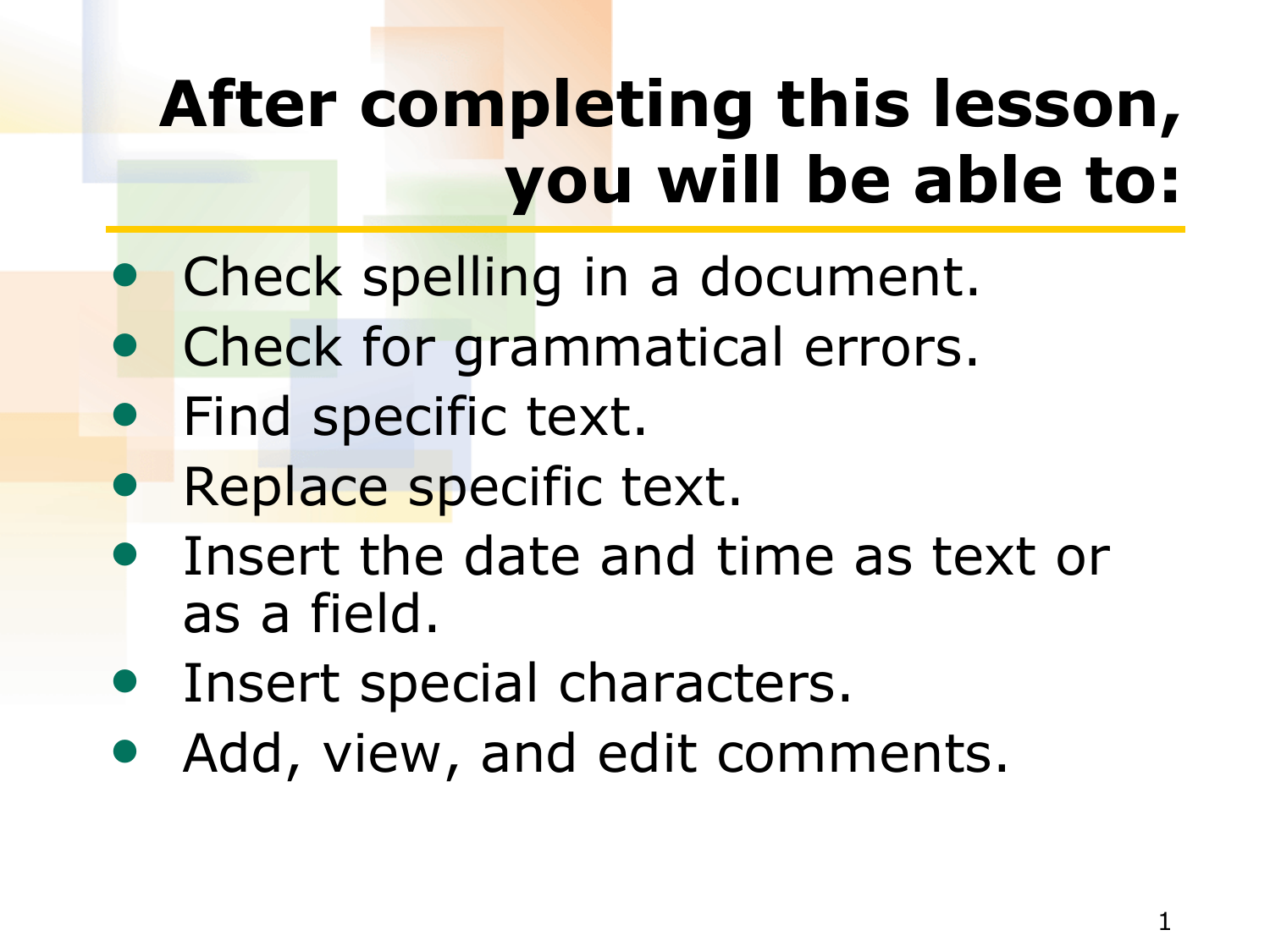# **Checking Spelling in a Document**

### **To spell check an entire document**

- 1. On the Standard toolbar, click the Spelling and Grammar button.
- 2. Click an option in the Suggestions box and click the Change button.

#### *Or*

• To ignore the word throughout the document, click Ignore All.

#### (*continued*)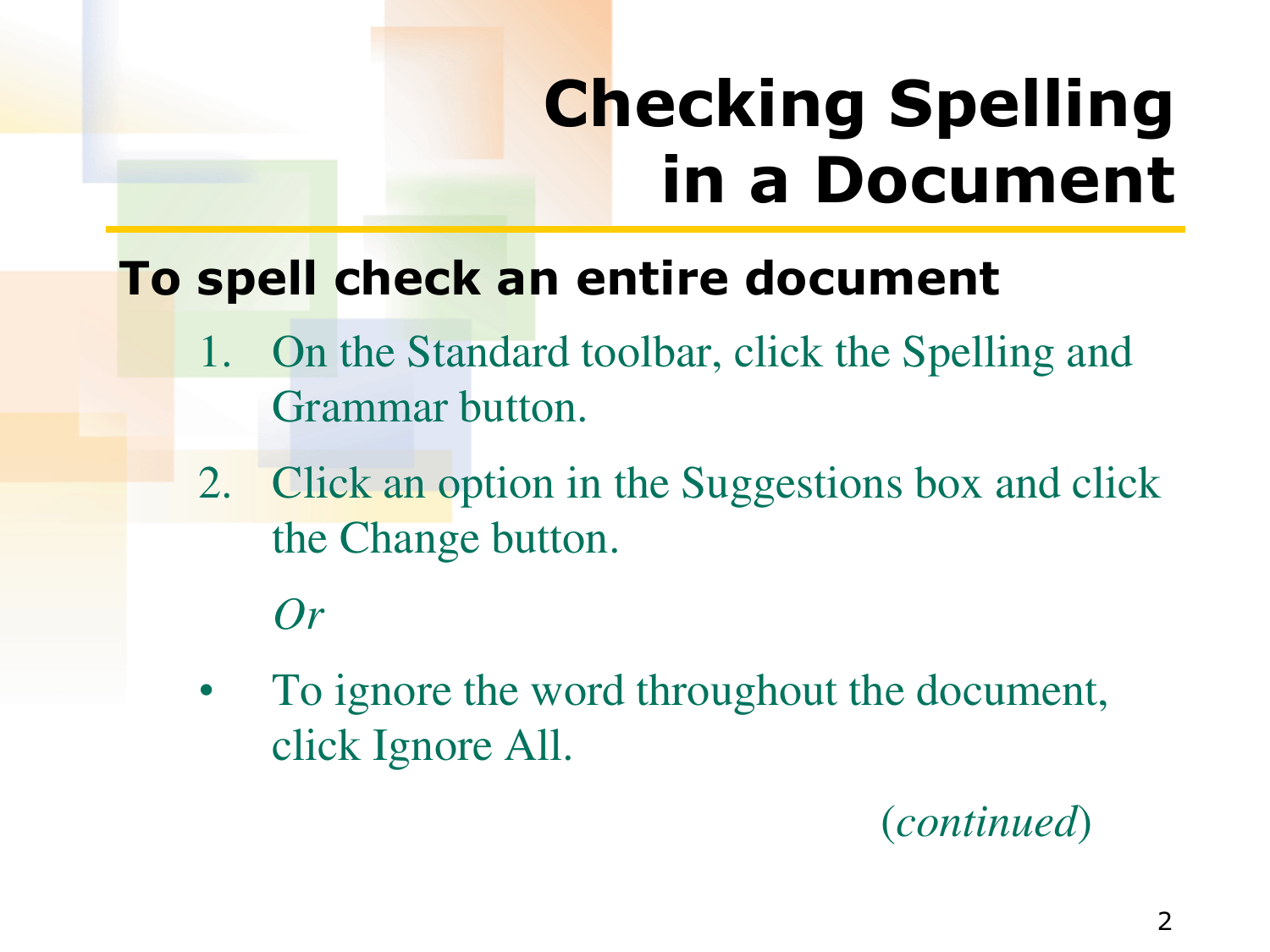### **Checking Spelling in a Document**

#### **To spell check an entire document**  (*continued)*

*Or*

- 1. To add the word to the dictionary, click Add to Dictionary.
- 2. Click OK.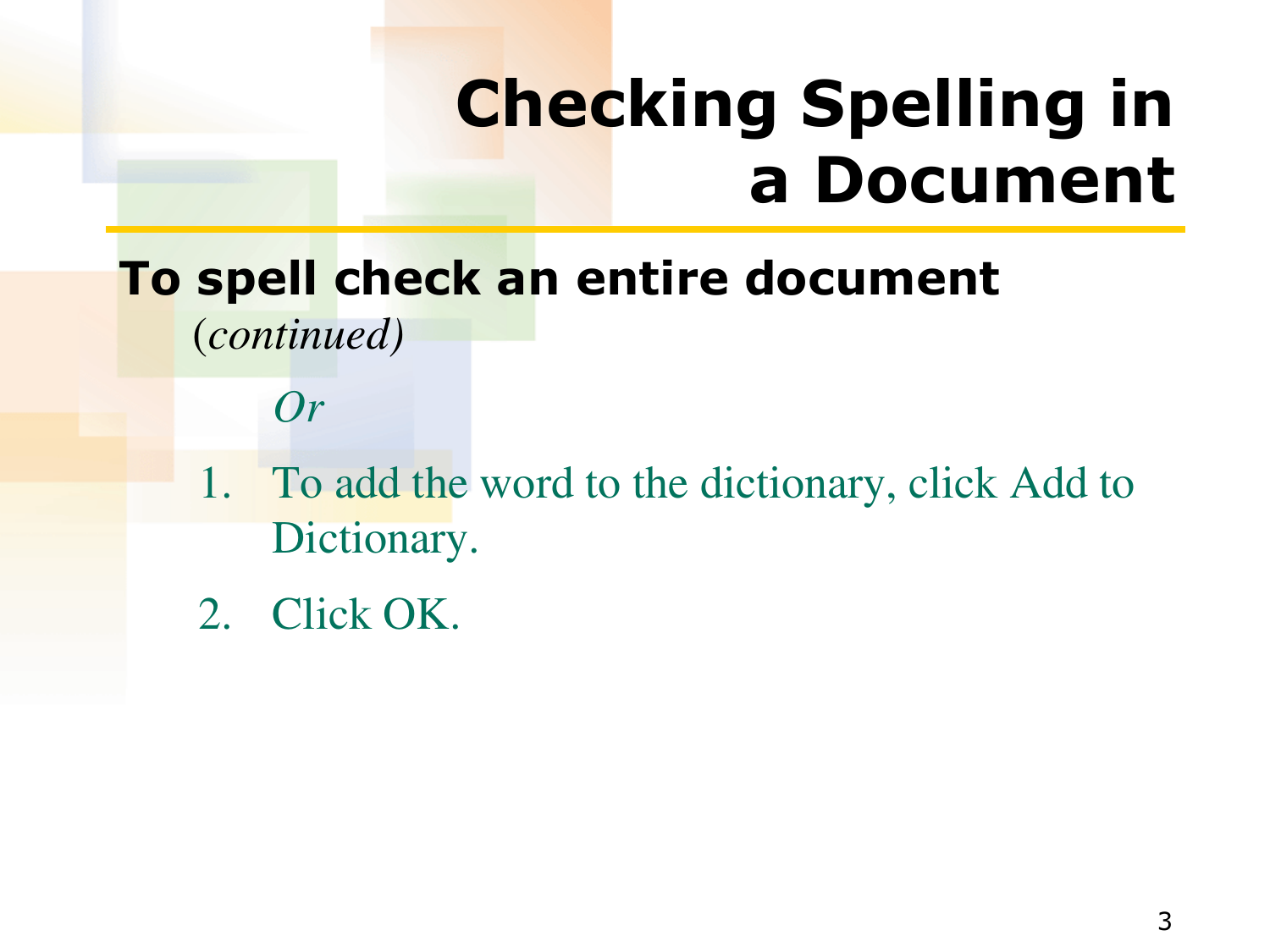### **Checking Spelling in a Document**

### **To customize the spell check operation**

- 1. On the Tools menu, click Options.
- 2. Click the Spelling & Grammar tab and make selections as desired.
- 3. Click OK.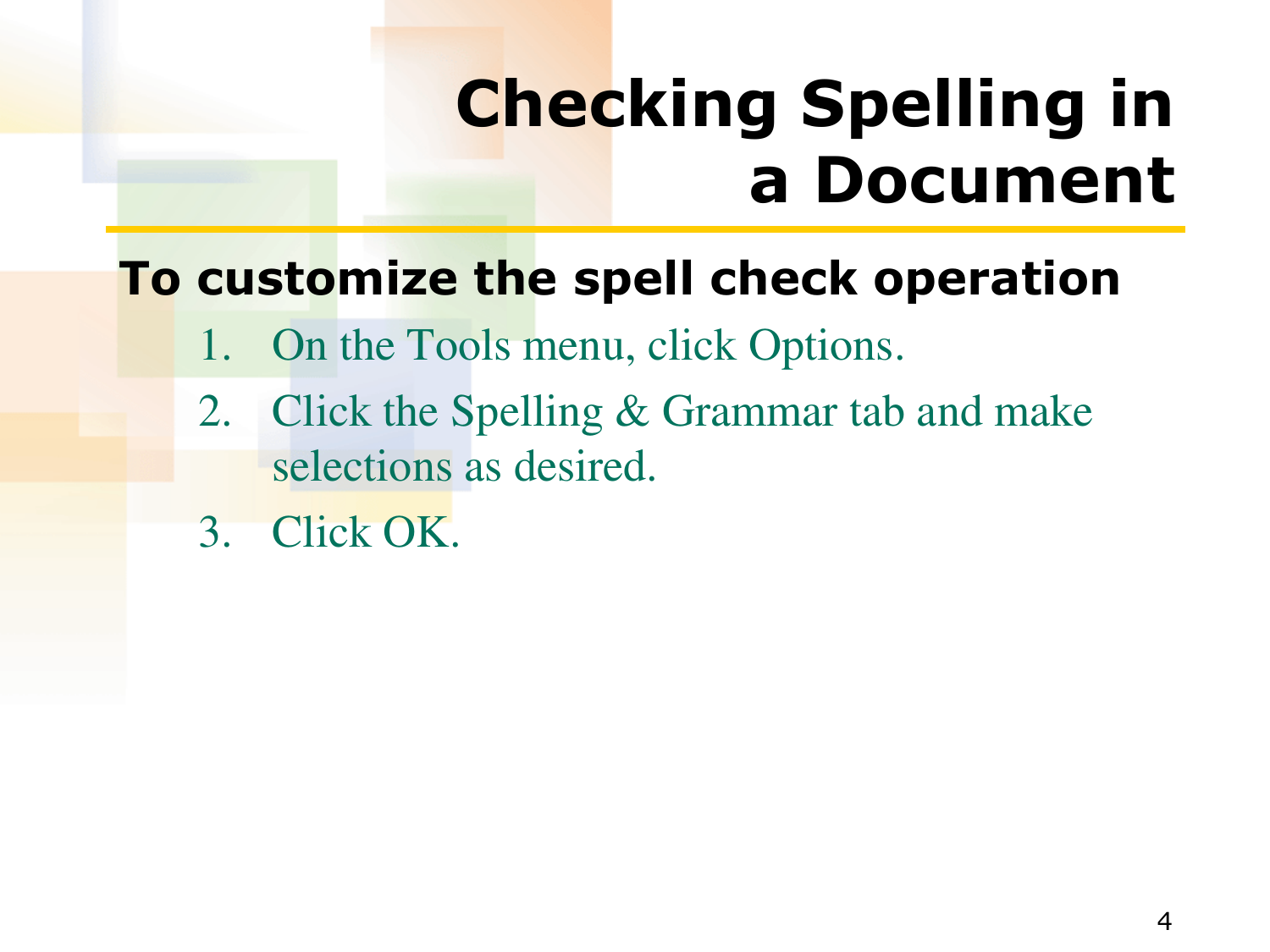### **Checking for Grammatical Errors**

### **To turn on grammar check for a document**

- 1. On the Tools menu, click Options.
- 2. Click the Spelling & Grammar tab and make selections as desired.
- 3. Click the Check grammar with spelling check box to turn this feature on and click OK.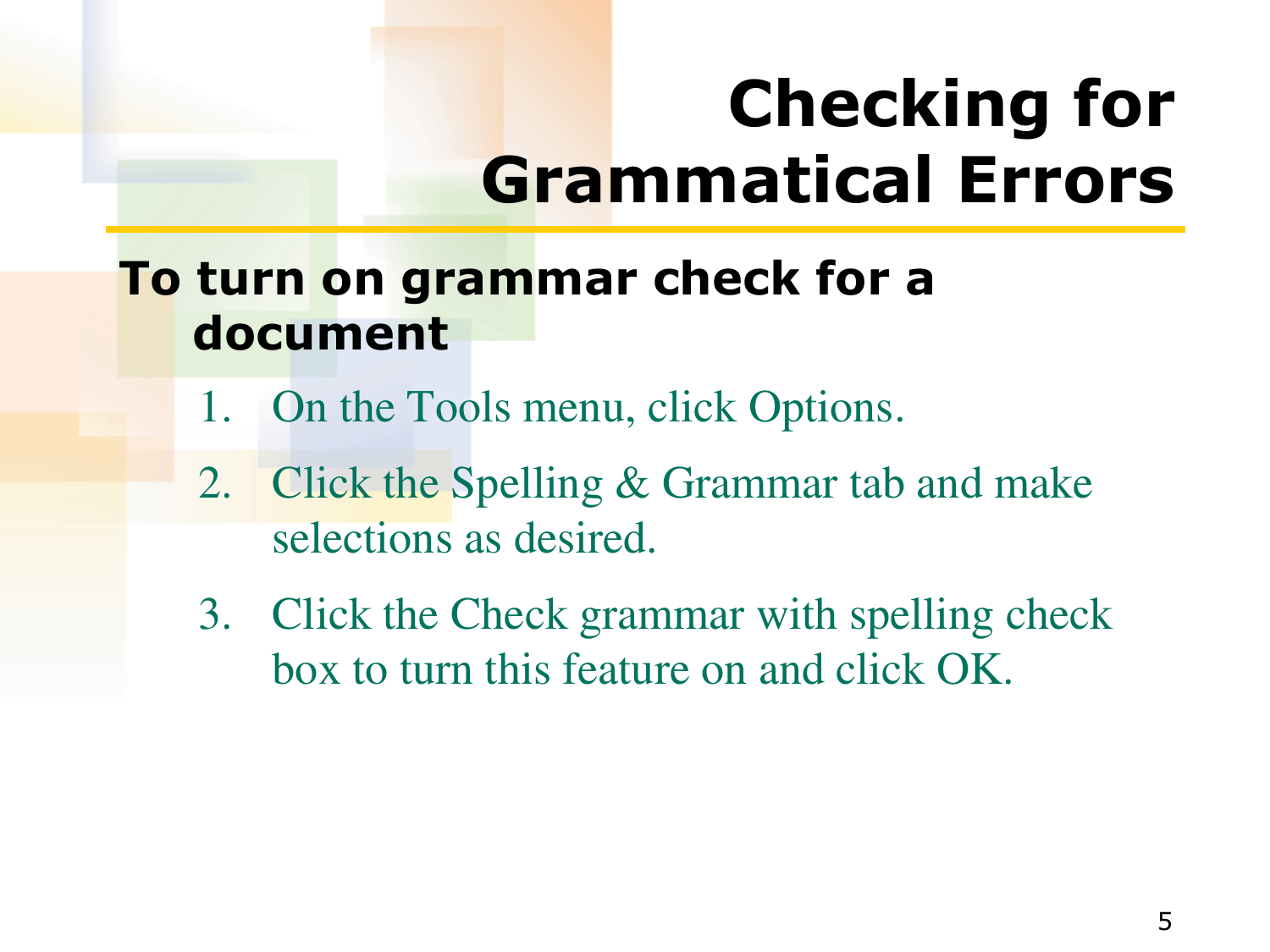# **Checking for Grammatical Errors**

### **To check the grammar of a document**

- 1. On the Standard toolbar, click the Spelling And Grammar button.
- 2. Click the Change button to make the suggested replacement displayed in the Suggestions text box.

#### *Or*

Click the Ignore Once button to ignore an error; click the Ignore All button to ignore the error throughout the document.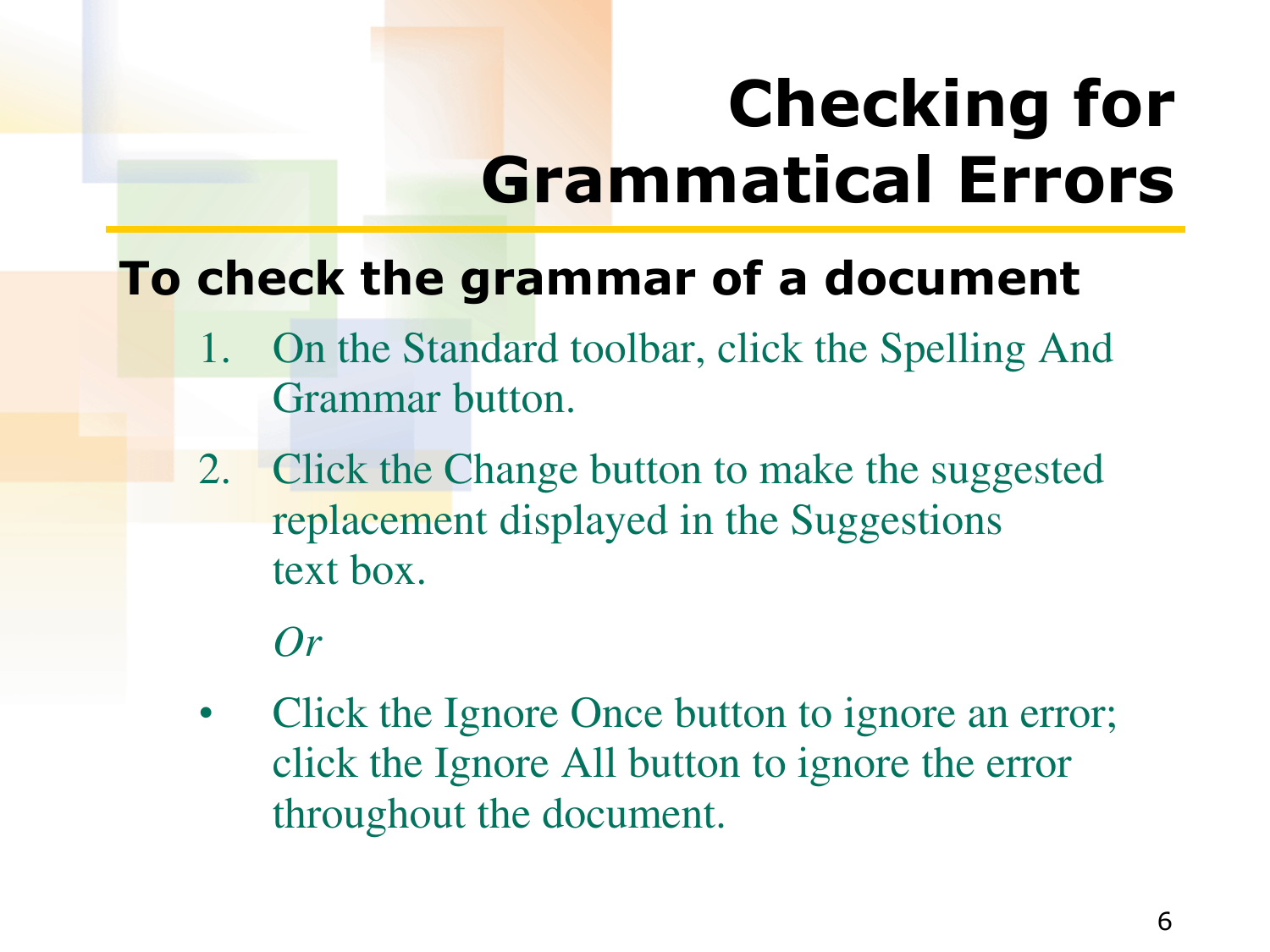# **Finding Specific Text**

#### **To perform a Find operation**

- 1. On the Edit menu, click Find.
- 2. To increase Find criteria and narrow the search, click the More button to display the search options.
- 3. In the Find what box, type the find search string.
- 4. Click the Find Next button until you are finished searching or there are no more occurrences.
- 5. Click the Cancel button to return to the document window.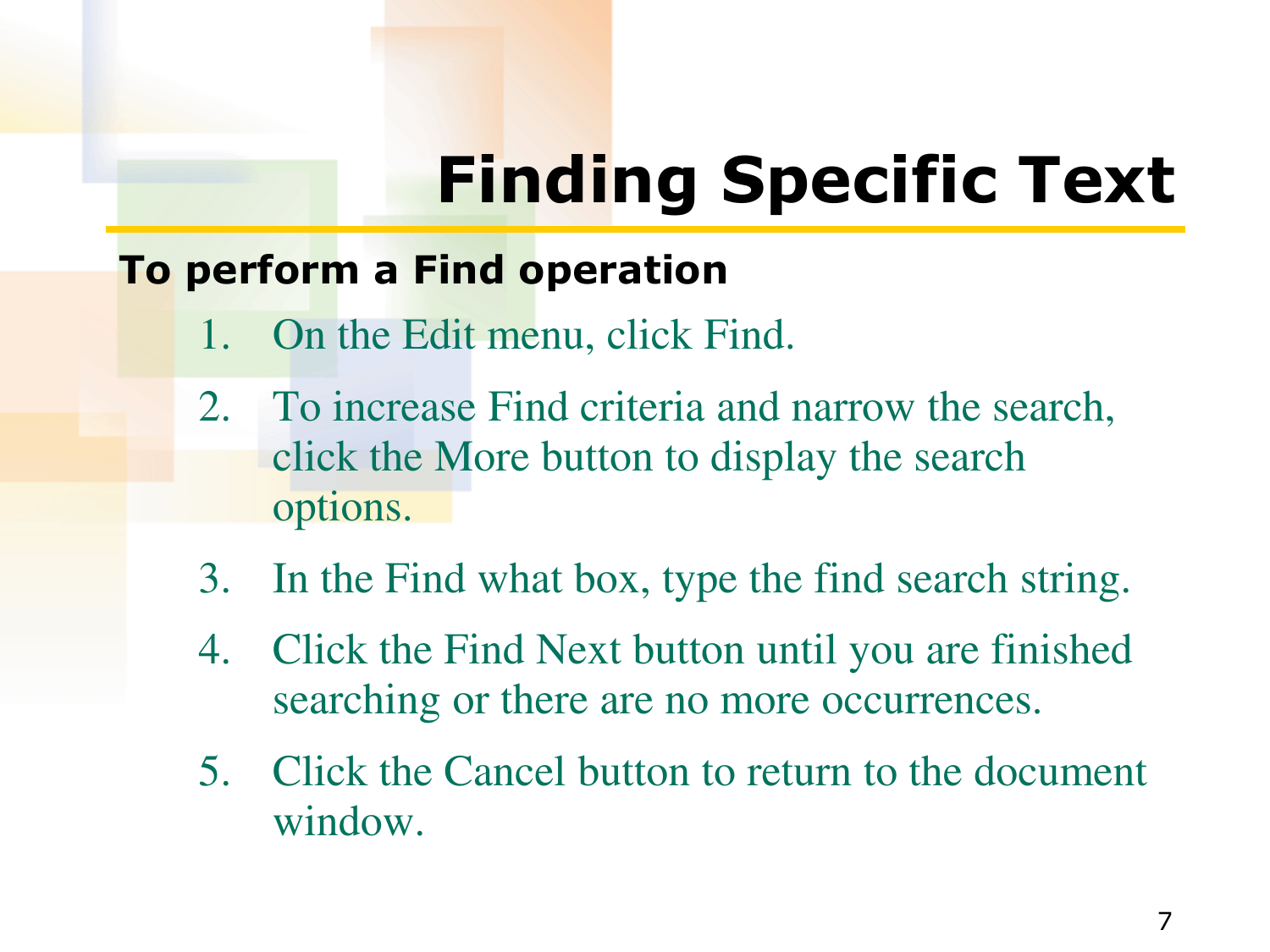# **Replacing Specific Text**

#### **To perform a Replace operation**

- On the Edit menu, click Replace.
- 2. To increase the Find criteria and narrow the search, click the More button to display the search Options.
- 3. Type the search string in the Find what box.
- 4. Type the replacement string in the Replace what box.

*(continued)*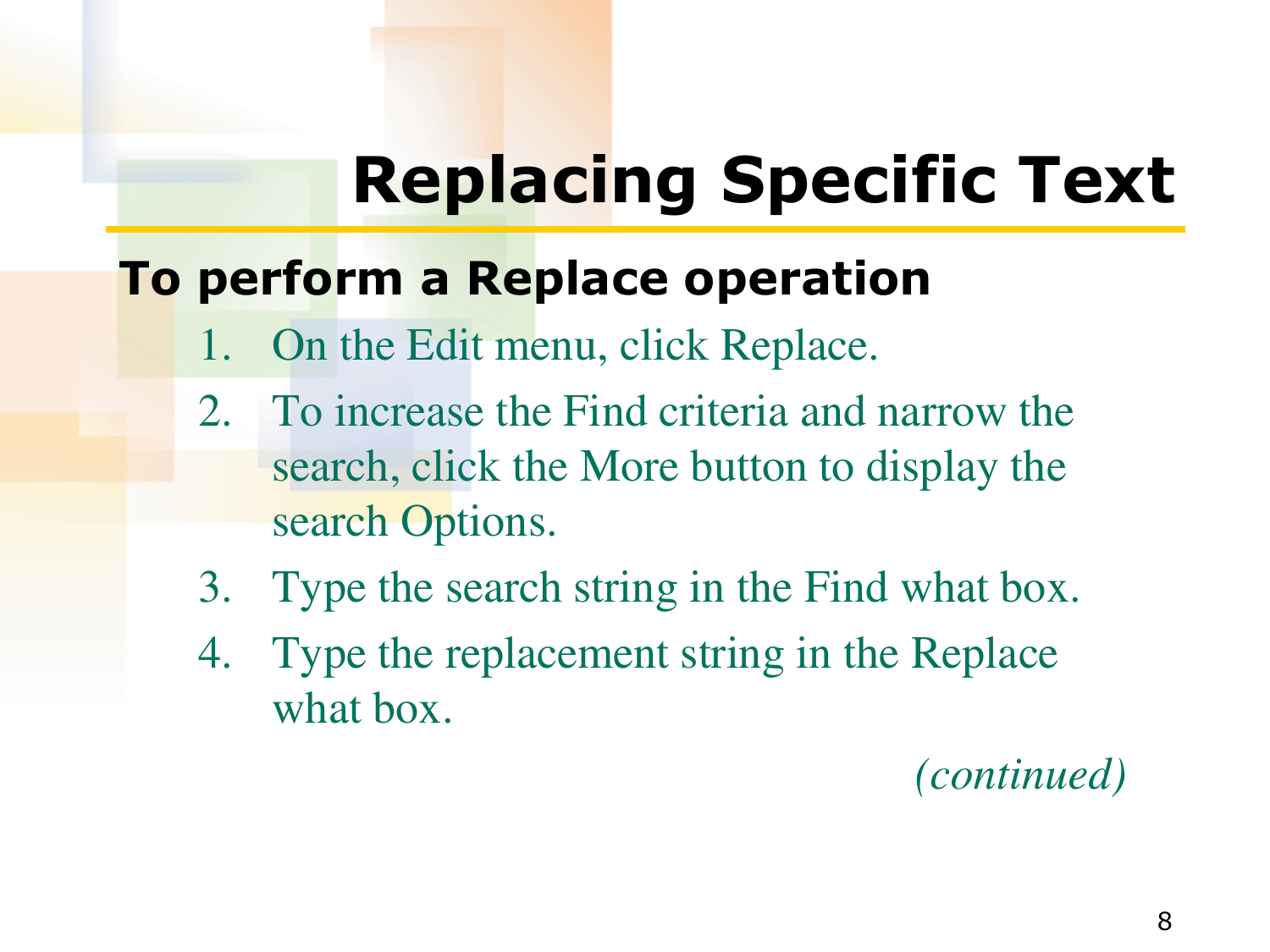# **Replacing Specific Text**

#### **To perform a Replace operation** *(continued)*

- 5. Click the Replace button to make the replacement; click the Replace All button to make all replacements throughout the document without confirmation.
- 6. Click OK.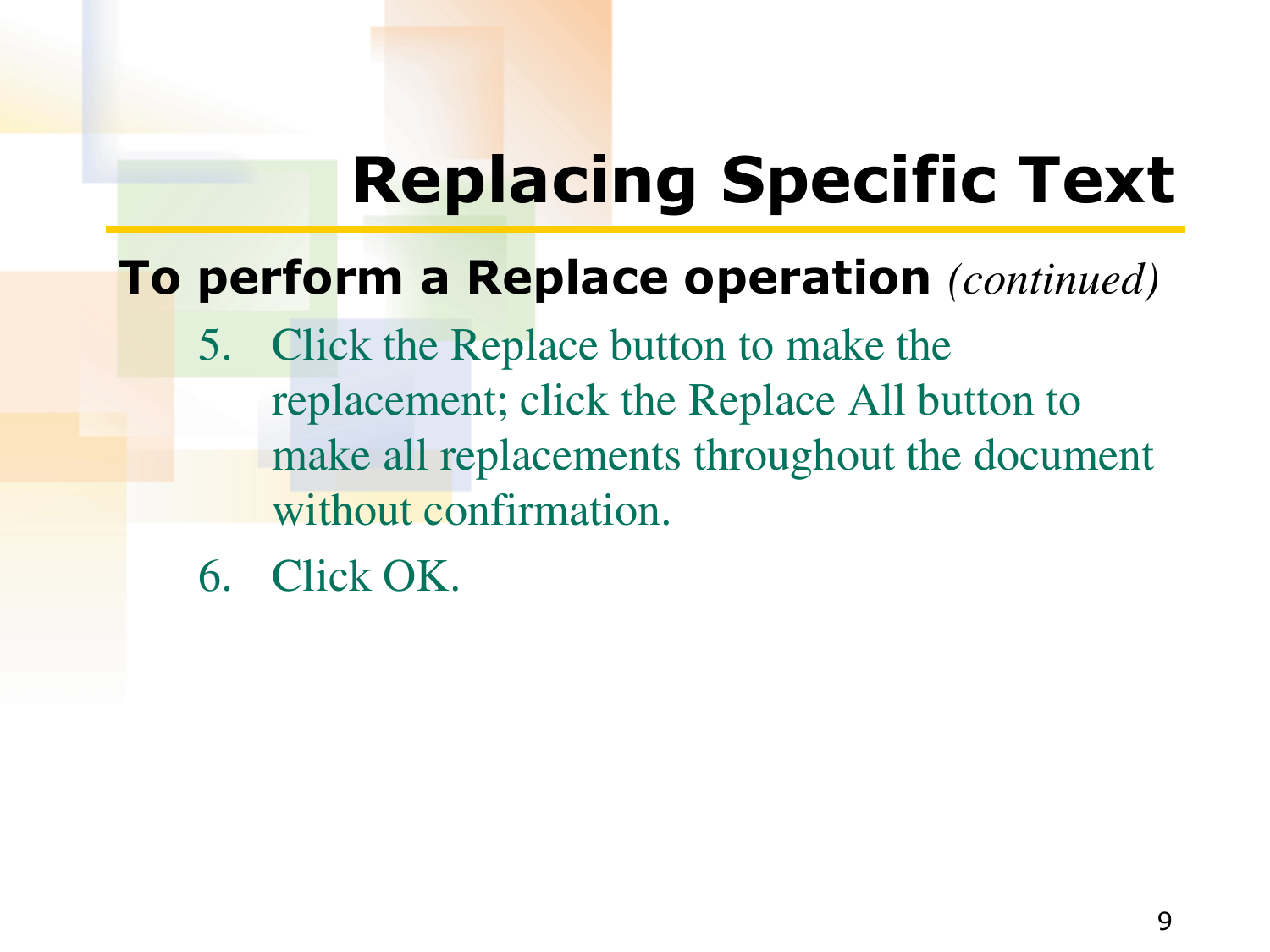### **Inserting the Date and Time**

### **To insert the date and/or time**

- 1. On the Insert menu, click Date and Time.
- 2. Select the desired format.
- 3. Click OK.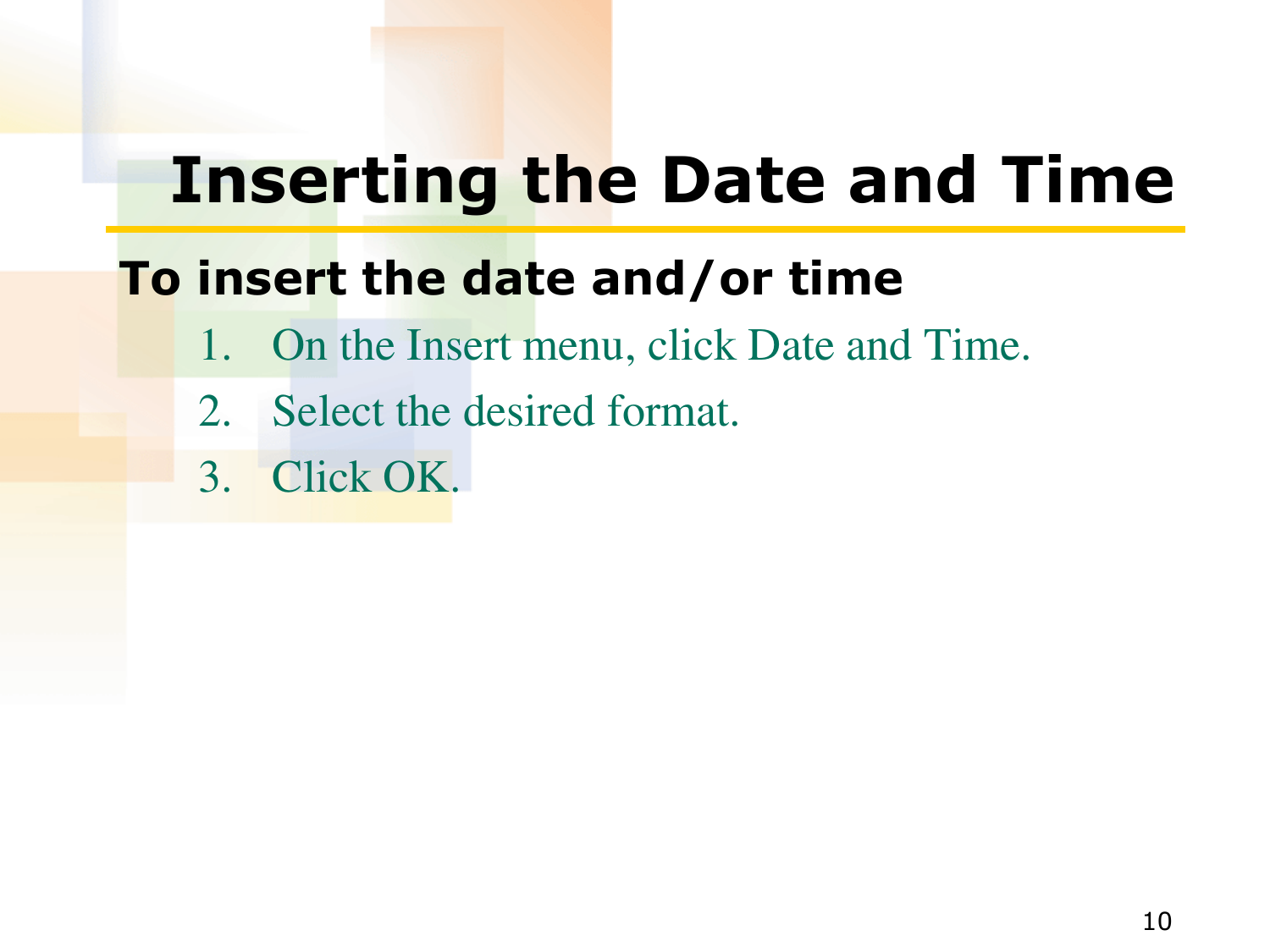### **Inserting the Date and Time**

### **To insert a date as a field**

- 1. On the Insert menu, click Field.
- 2. Select the desired category.
- 3. Select the desired field name.
- 4. Click OK.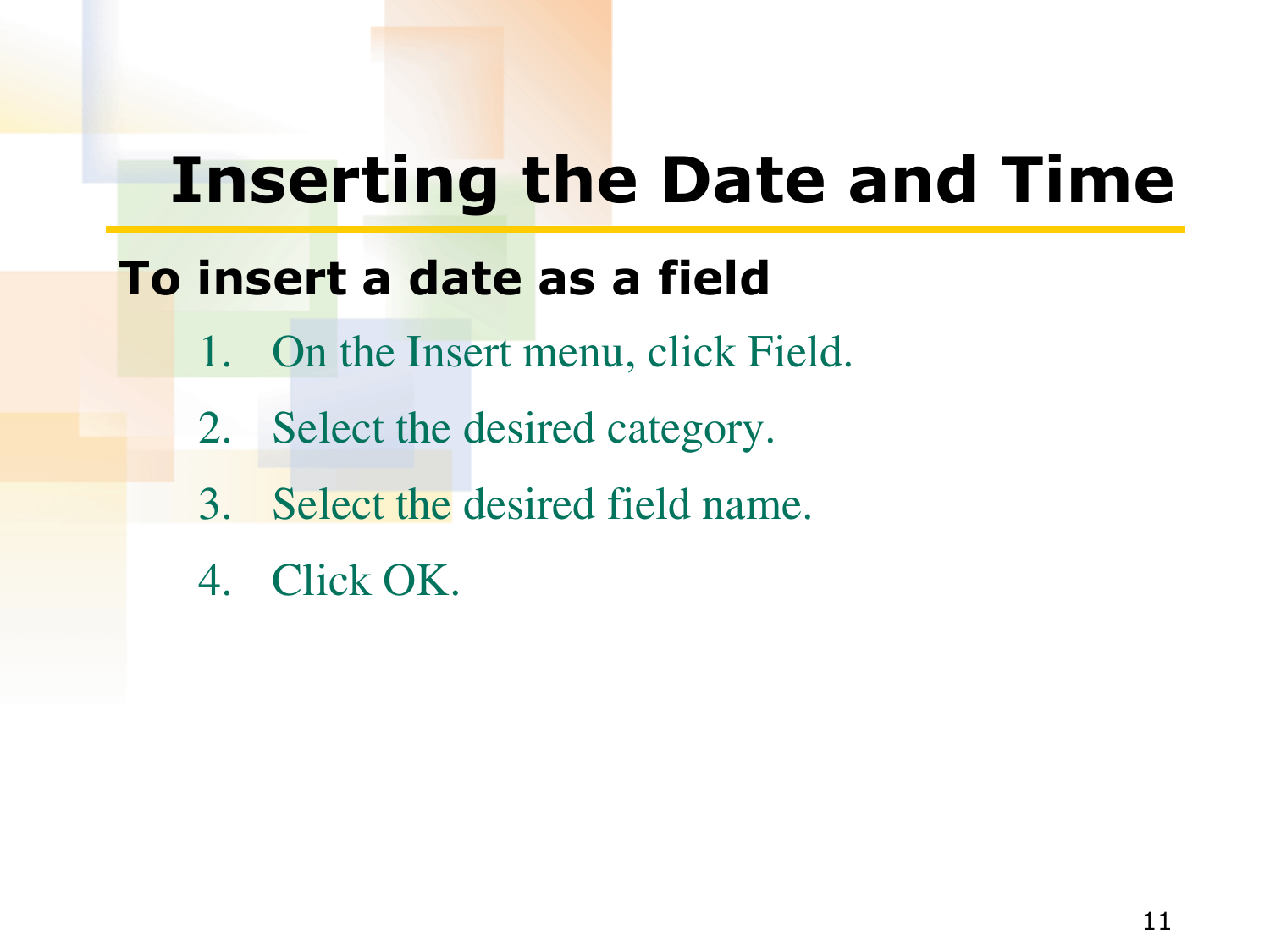### **Inserting Special Characters**

### **To insert a special character**

- 1. On the Insert menu, click Symbol.
- 2. Click the Special Characters tab.
- 3. Select the desired character.
- 4. Click the Insert button.
- 5. Click Close.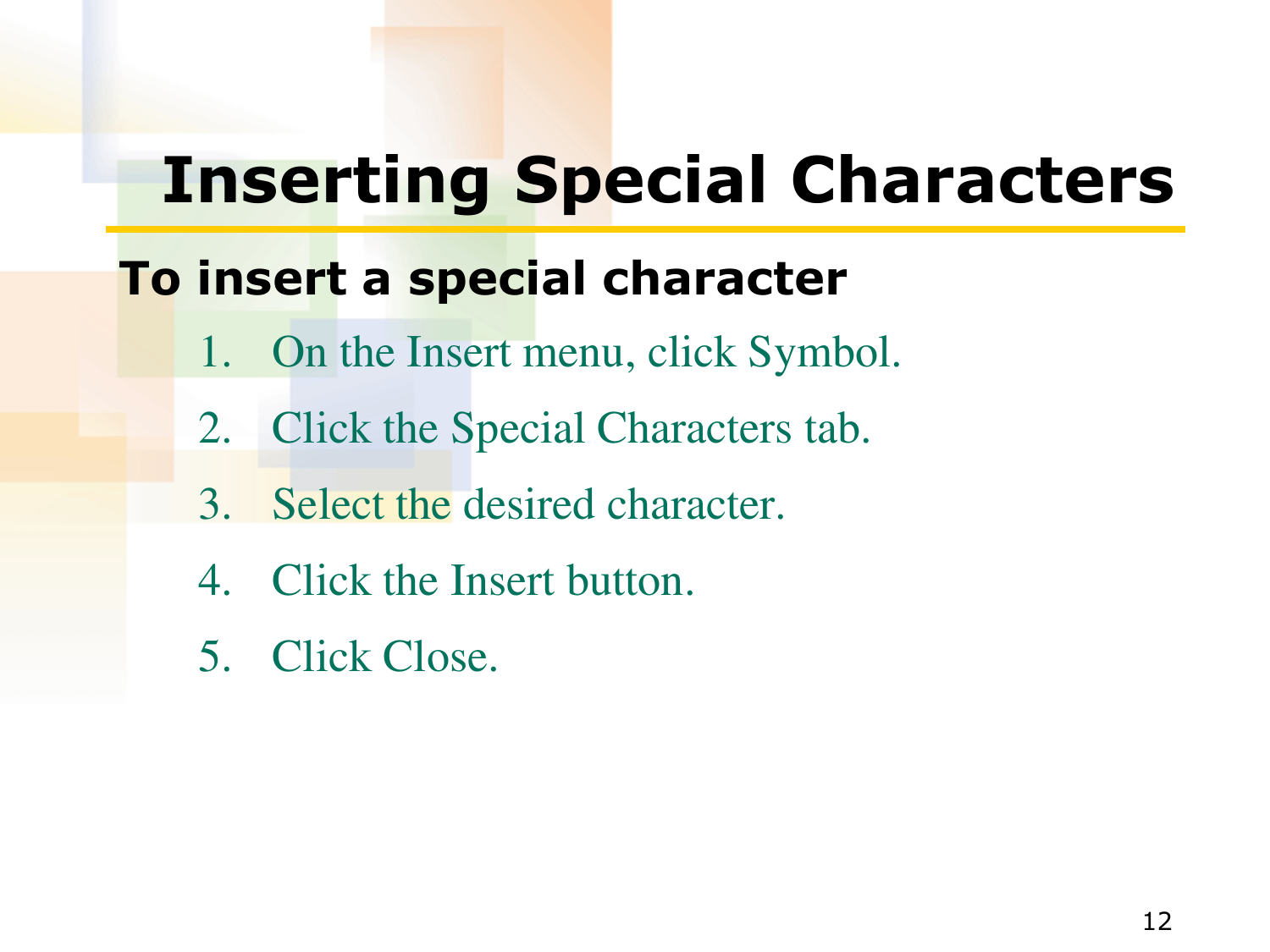# **Adding a Comment**

#### **To add a comment**

- Click in or by the word on which you want to comment.
	- *Or*
- Select the text that relates to the comment that you want to create.
- 2. On the Reviewing toolbar, click the Insert Comment button.

*(continued)*